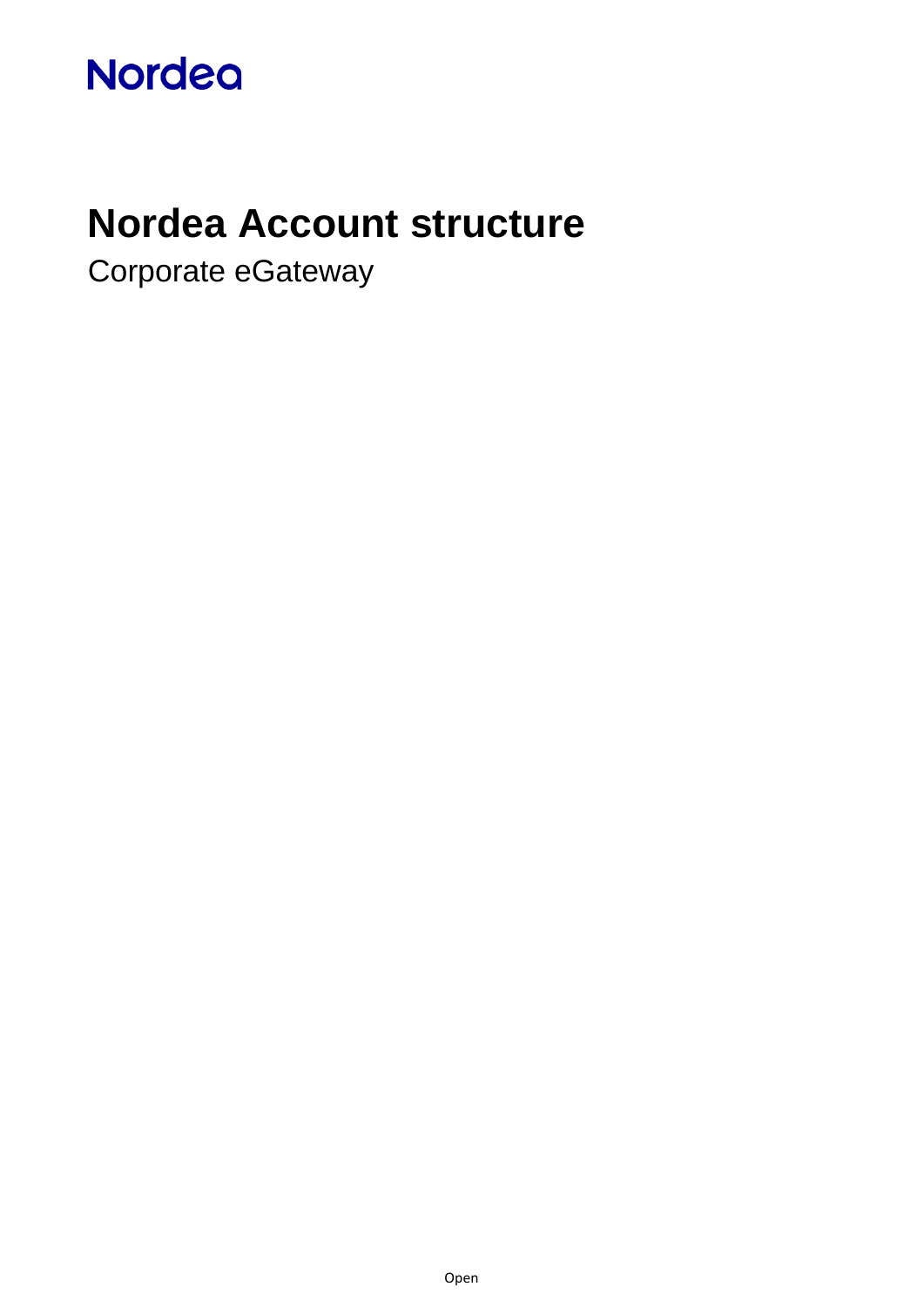



Document Title: Nordea Account structures 2022-02-10 Version: 1.8

#### **1. Nordea Account structures**

The purpose of this document is:

- A) To provide an overview of the possibilities for customer to send and receive BBAN and IBAN account numbers vis-à-vis Corporate eGateway
- B) To explain the various debit account holder and beneficiary account structures within Nordea, when sending payment instructions or when receiving debit advices or account statements from Nordea' s Corporate eGateway service

**Note**: Not applicable "n/a" indicates that the message type currently is not offered.

#### **2. IBAN and BBAN in various messages for Nordea countries**

Below is an overview of available IBAN and BBAN structures within Nordea. The overview is describing the IBAN & BBAN availability of Nordea **debit** Account Holder's account number.

For XML: Debtor Account <DbtrAcct> in pain.001 or Account <Acct> in camt.053 & 054 Messages

| XML message:     | pain.001.001.03 |             | camt.054.001.02 |             | camt.053.001.02 <sup>1</sup> |             |
|------------------|-----------------|-------------|-----------------|-------------|------------------------------|-------------|
| Country          | <b>BBAN</b>     | <b>IBAN</b> | <b>BBAN</b>     | <b>IBAN</b> | <b>BBAN</b>                  | <b>IBAN</b> |
| Canada (no IBAN) | X               |             | n/a             | n/a         | X                            |             |
| Denmark          | x               | x           | X               | X           | x                            | X           |
| Finland          |                 | x           |                 | x           |                              | x           |
| Norway           | X               | X           | X               |             | x                            | X           |
| Sweden           | X               | $x^2$       | x               | x           | x                            | X           |
| United Kingdom   | X               | x           |                 | X           | x                            | X           |
| USA. (no IBAN)   | X               |             | n/a             | n/a         | x                            |             |

**<sup>1</sup>** If "matched" account statement is used the account format must be in the same format as sent in PAYMUL or pain.001

**<sup>2</sup>** Bankgiro number cannot be structured as IBAN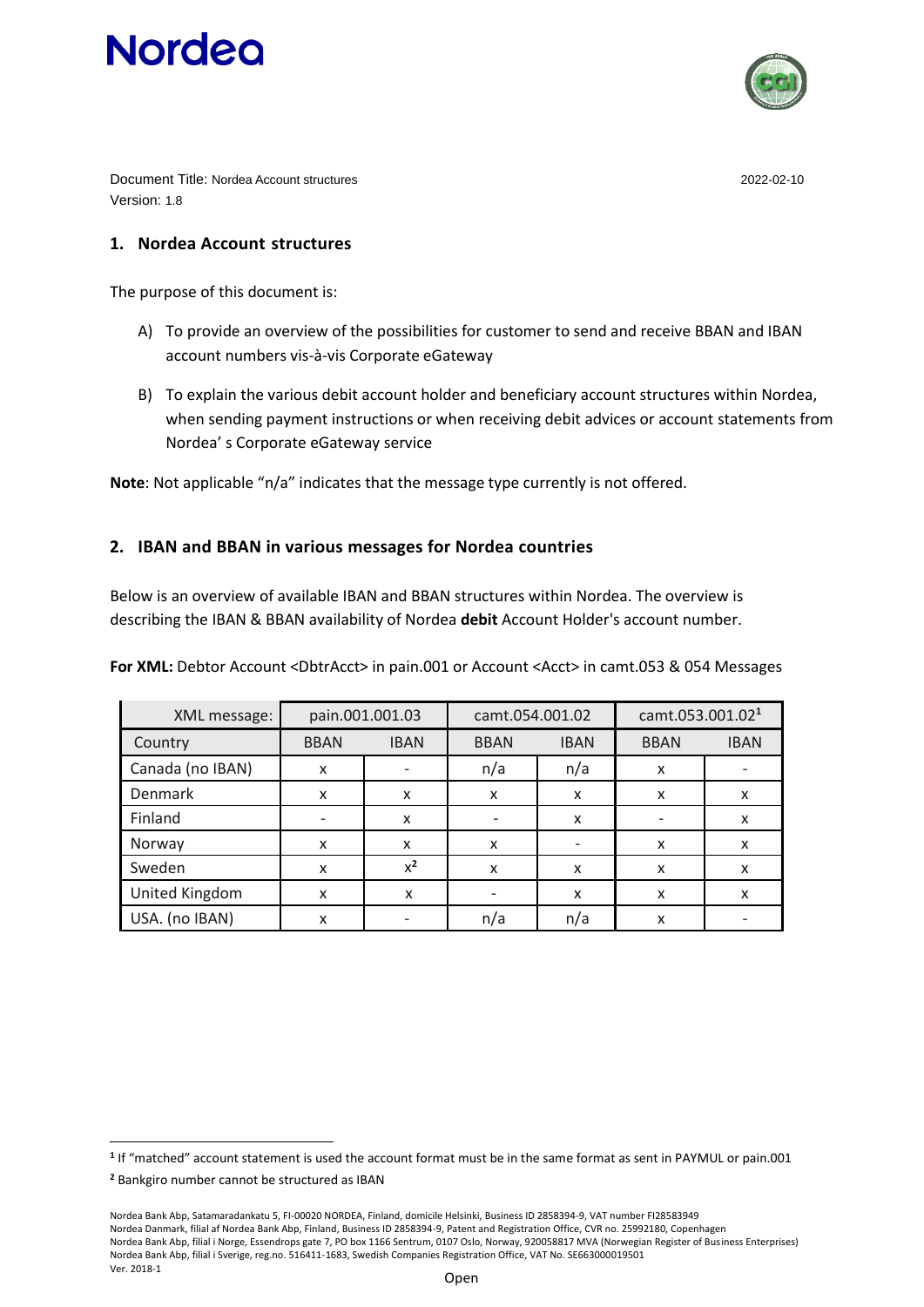### **2.1. Structure of Beneficiary's account number**

The below overview describes in what structure an account to the beneficiary maybe structured for the different countries. This overview only describes **beneficiary** Account structures for **domestic**  payments in each country. For cross-border or international payments the availability for usage of IBAN, please see chapter 2.2.

For XML: Creditor Account <CrdtAcct> in pain.001 or Creditor Account <CrdtAcct> in camt.054

| XML message:         |             | pain.001.001.03 | camt.054.001.02 |             |
|----------------------|-------------|-----------------|-----------------|-------------|
| Country              | <b>BBAN</b> | <b>IBAN</b>     | <b>BBAN</b>     | <b>IBAN</b> |
| Canada (no IBAN)     | x           |                 | n/a             | n/a         |
| Denmark <sup>3</sup> | X           | x               | x               | X           |
| Finland              | X           | x               | x               | X           |
| Norway               | x           | x               | x               | X           |
| Sweden <sup>4</sup>  | x           | x               | x               | x           |
| United Kingdom       | x           | x               |                 | X           |
| U.S.A. (no IBAN)     | $x^5$       |                 | n/a             | n/a         |

<sup>&</sup>lt;sup>3</sup> Beneficiary creditor number (payment via transfer form) cannot be structured as IBAN

<sup>4</sup>Bankgiro number cannot be structured as IBAN

<sup>5</sup> Branch clearing code is required

Nordea Bank Abp, Satamaradankatu 5, FI-00020 NORDEA, Finland, domicile Helsinki, Business ID 2858394-9, VAT number FI28583949 Nordea Danmark, filial af Nordea Bank Abp, Finland, Business ID 2858394-9, Patent and Registration Office, CVR no. 25992180, Copenhagen Nordea Bank Abp, filial i Norge, Essendrops gate 7, PO box 1166 Sentrum, 0107 Oslo, Norway, 920058817 MVA (Norwegian Register of Business Enterprises) Nordea Bank Abp, filial i Sverige, reg.no. 516411-1683, Swedish Companies Registration Office, VAT No. SE663000019501 Ver. 2018-1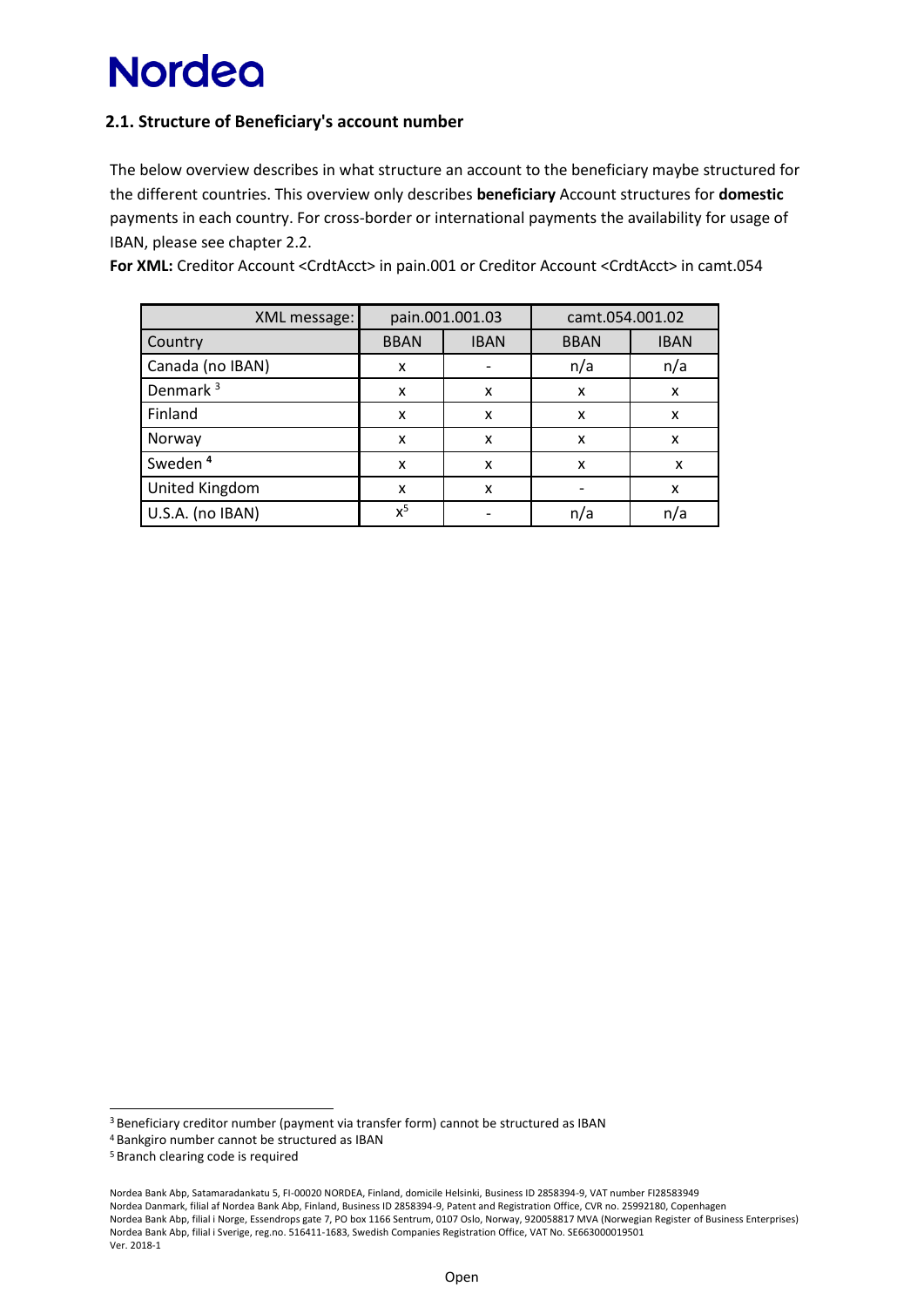#### **2.2 Structure for IBAN accounts**

For information about structure of IBAN account numbers for Nordea accounts, please see enclosed overview or follow enclosed link to Nordea common site.

| List of the European IBAN countries |         |                          |  |
|-------------------------------------|---------|--------------------------|--|
| Country                             | Length  | <b>Examples</b>          |  |
| <b>Denmark</b>                      | 18an    | DK5000400440116243       |  |
| Finland                             | 18 an   | FI2112345600000785       |  |
| Norway                              | 15 an   | NO9386011117947          |  |
| Sweden                              | 24 an   | SE3550000000054910000003 |  |
| <b>United Kingdom</b>               | $22$ an | GB29NWBK60161331926819   |  |

For other countries, please use the following link.

[Nordea IBAN](https://www.nordea.com/en/our-services/cash-management/iban)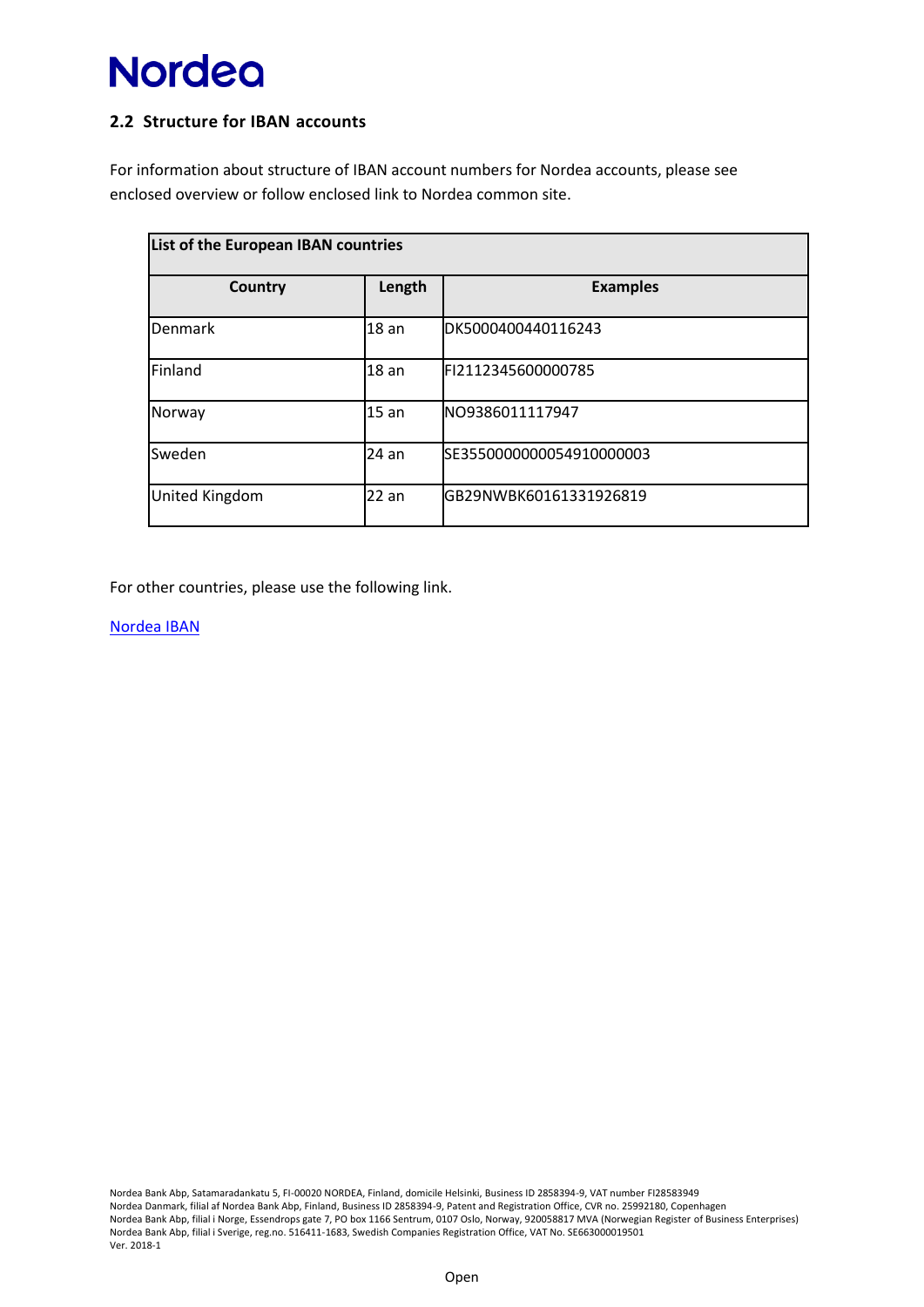#### **2.3 Structure for BBAN accounts for debit level in payments**

The below description describes how the BBAN is structured for debit Account Holder on payment level within Nordea for all countries and how eventual clearing numbers and padding should be performed when sending payment instructions to Nordea' s Corporate eGateway service. For XML: Debtor Account <DbtrAcct> in pain.001 Messages

| XML message:    | pain.001.001.03                                                                                                                                                                                                                                                  |
|-----------------|------------------------------------------------------------------------------------------------------------------------------------------------------------------------------------------------------------------------------------------------------------------|
| Country         | Instruction usage of BBAN for Debit Account Holder                                                                                                                                                                                                               |
| Canada          | Bank account number must be maximum 10 digits                                                                                                                                                                                                                    |
|                 | Bank account number must be 14 digits. The first 4 digits of the bank<br>account number must be the bank registration number. The last 10                                                                                                                        |
| Denmark         | digits must be the account number. If the bank registration number is                                                                                                                                                                                            |
|                 | shorter than 4 digits or the account number is shorter than 10 digits, it                                                                                                                                                                                        |
|                 | must be right aligned and padded with leading zeroes.                                                                                                                                                                                                            |
| Finland         | No BBAN                                                                                                                                                                                                                                                          |
| Norway          | Bank account number must be 11 digits                                                                                                                                                                                                                            |
| Sweden Bankgiro | Bankgiro number minimum 7 and maximum 8 digits. Clearing code is<br>not used.<br>Note: International and high value payments cannot be made from/to                                                                                                              |
|                 | bankgiro number.                                                                                                                                                                                                                                                 |
| Sweden PlusGiro | Bank account number minimum 2 and maximum 8 digits. Clearing code<br>is not used.                                                                                                                                                                                |
| Sweden Nordea   | For international and high value payments, only Nordea bank and/or<br>PlusGiro account may be used. Nordea bank account number must be<br>11 digits. The first 4 digits of the bank account number must be the<br>clearing code. Account currency must be stated |
| United Kingdom  | No BBAN                                                                                                                                                                                                                                                          |
| <b>U.S.A.</b>   | Bank account number must be maximum 10 digits                                                                                                                                                                                                                    |